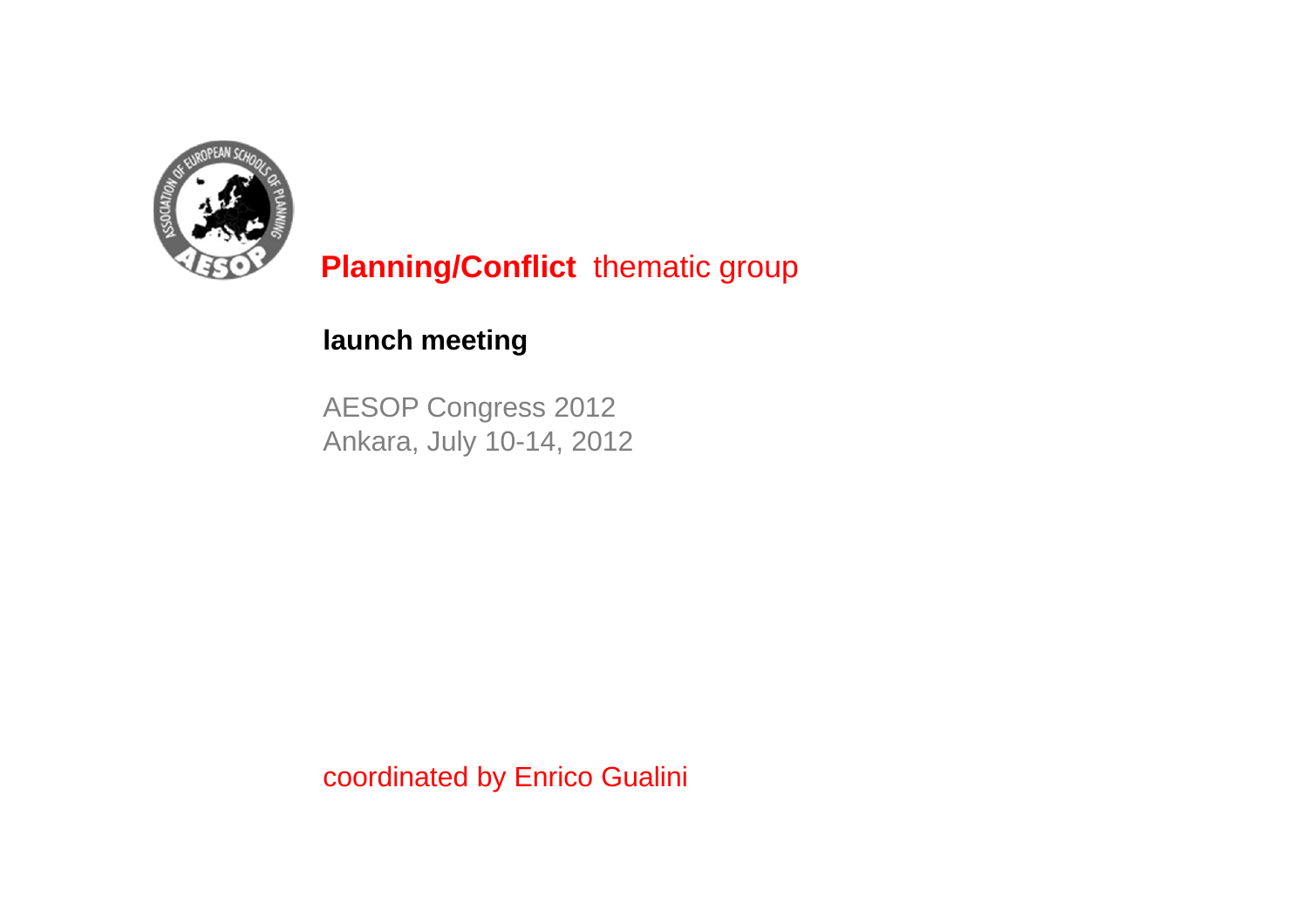

## **about the thematic group:**

**The AESOP Planning/Conflict thematic group aims at bringing together different perspectives on conflicts around urban planned developments, with a focus on the role planning practices may play both in defining/framing and in possibly solving/reframing conflicts**

coordinated by Enrico Gualini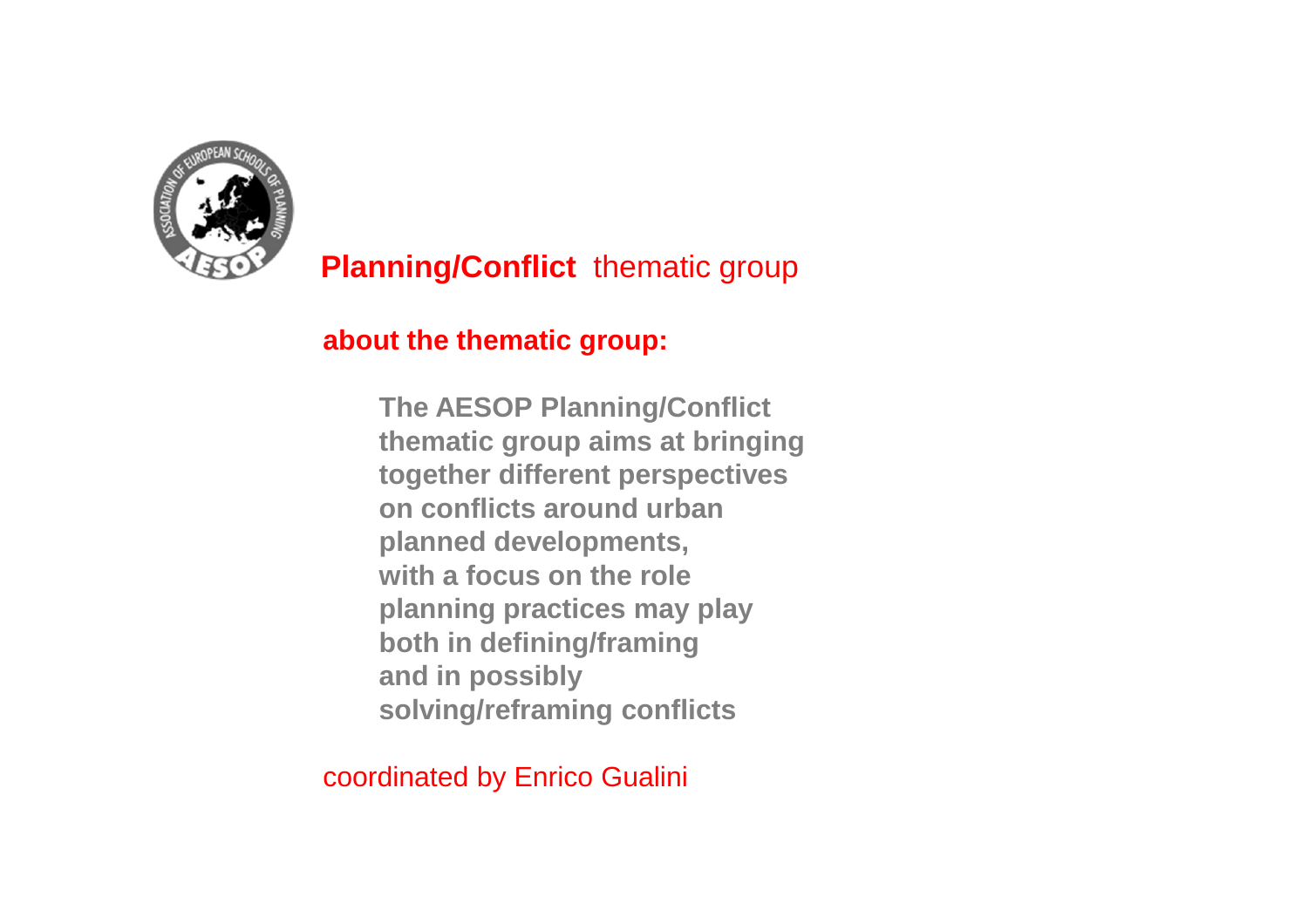

## **three reasons for establishing the thematic group, 1:**

conflict is a key dimension of planning and a privileged perspective for understanding the social dynamics and political implications of urban development and planning processes

**(re-)politicizing planning theory and research and establishing a dialogue with critical urban research**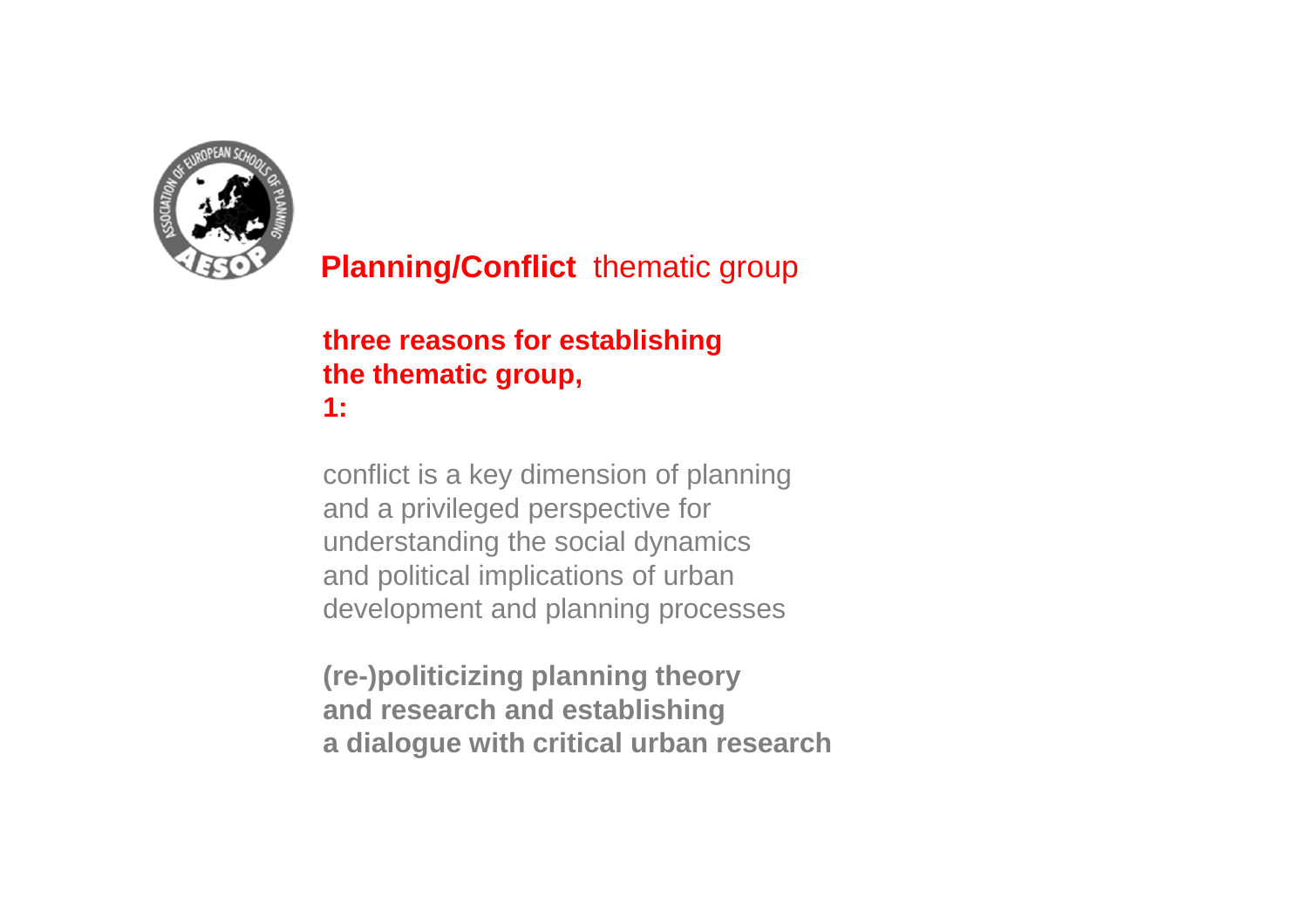

## **three reasons for establishing the thematic group, 2:**

research on conflicts requires a platform for observation and analysis of conflicts in urban development and planning processes

**promoting exchange and joint initiatives research**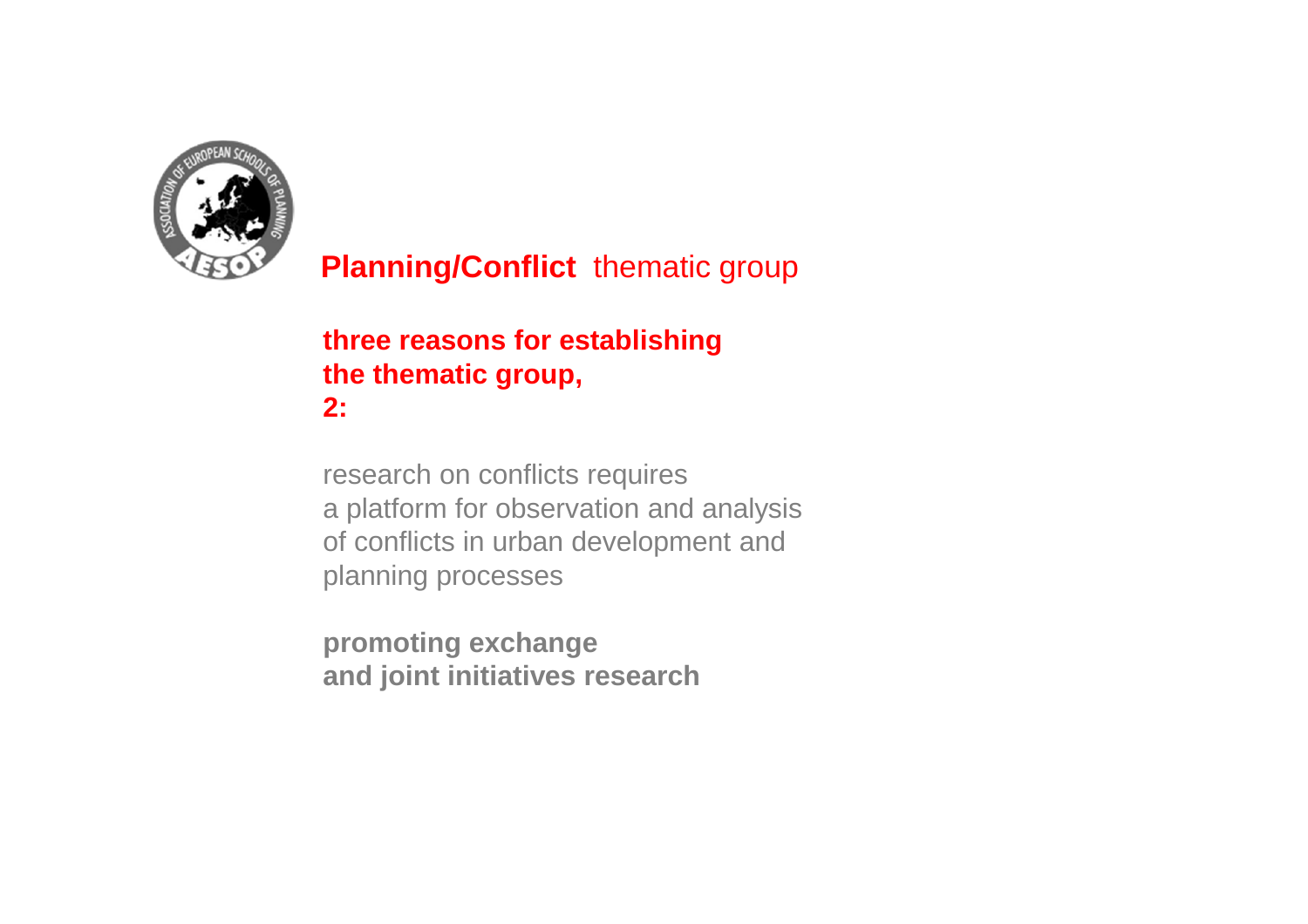

## **three reasons for establishing the thematic group, 3:**

bridging disciplinary perspectives on urban development and planning conflicts

**applying interpretive / critical policy analysis approaches and methods**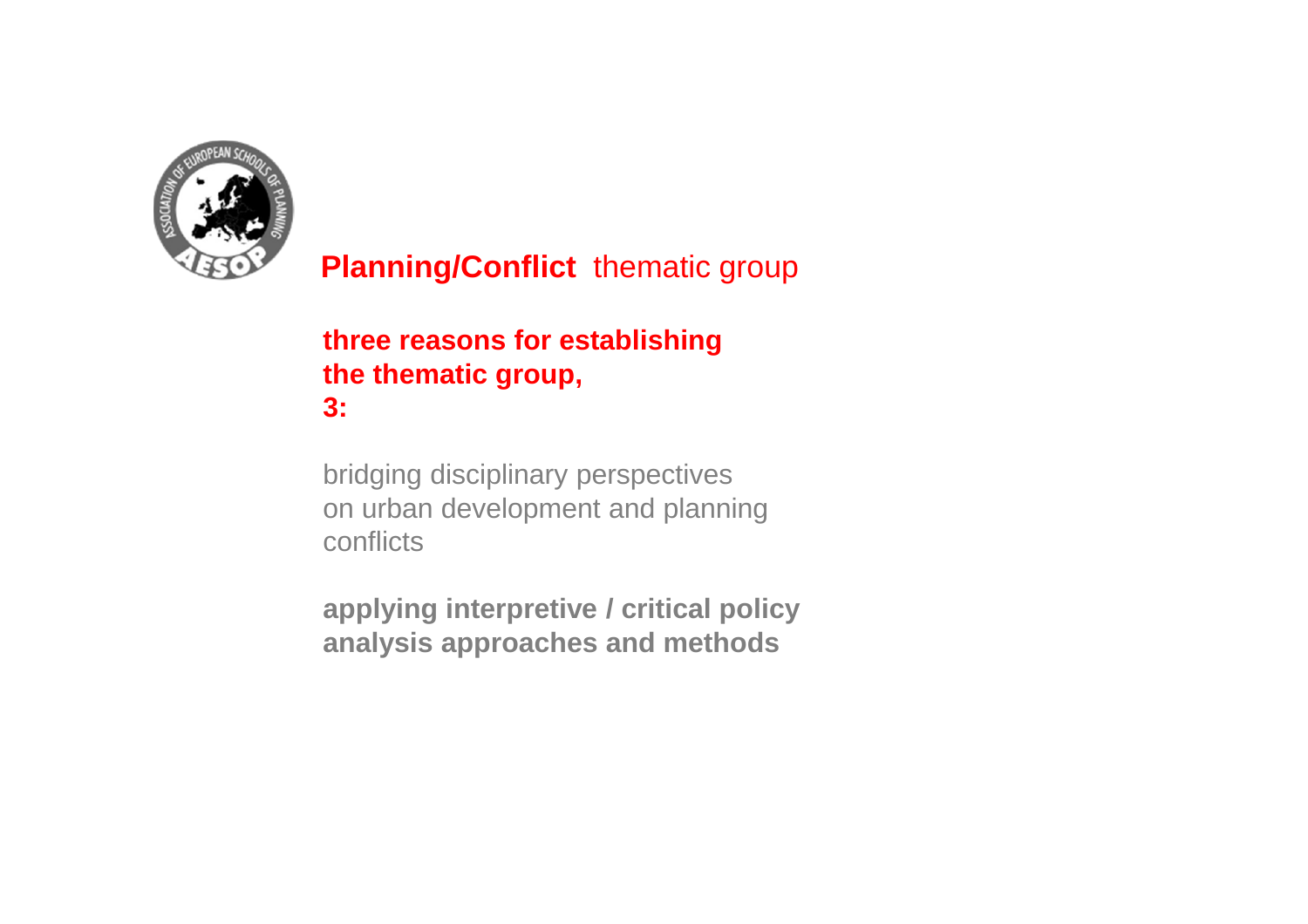

### **antecedents:**

## **the 2011 Berlin conference**

see:

www.planningtheory.tuberlin.de/planningconflict2011



International research conference

### planning / conflict critical perspectives on contentious urban developments

Berlin 27-28 October 2011

keynote speakers:

**Frank Fischer Rutgers University** Patsy Healey Newcastle University David Laws Amsterdam Centre for Conflict Studies, AISSR / University of Amsterdam Tommaso Vitale Centre d'Études Européennes, Science Po Paris



call for papers: www.planningtheory.tu-berlin.de/planningconflict2011 contact / infos: planningconflict2011@planningtheory.tu-berlin.de

deadline for paper proposals: August 1, 2011 deadline for paper submission: October 1, 2011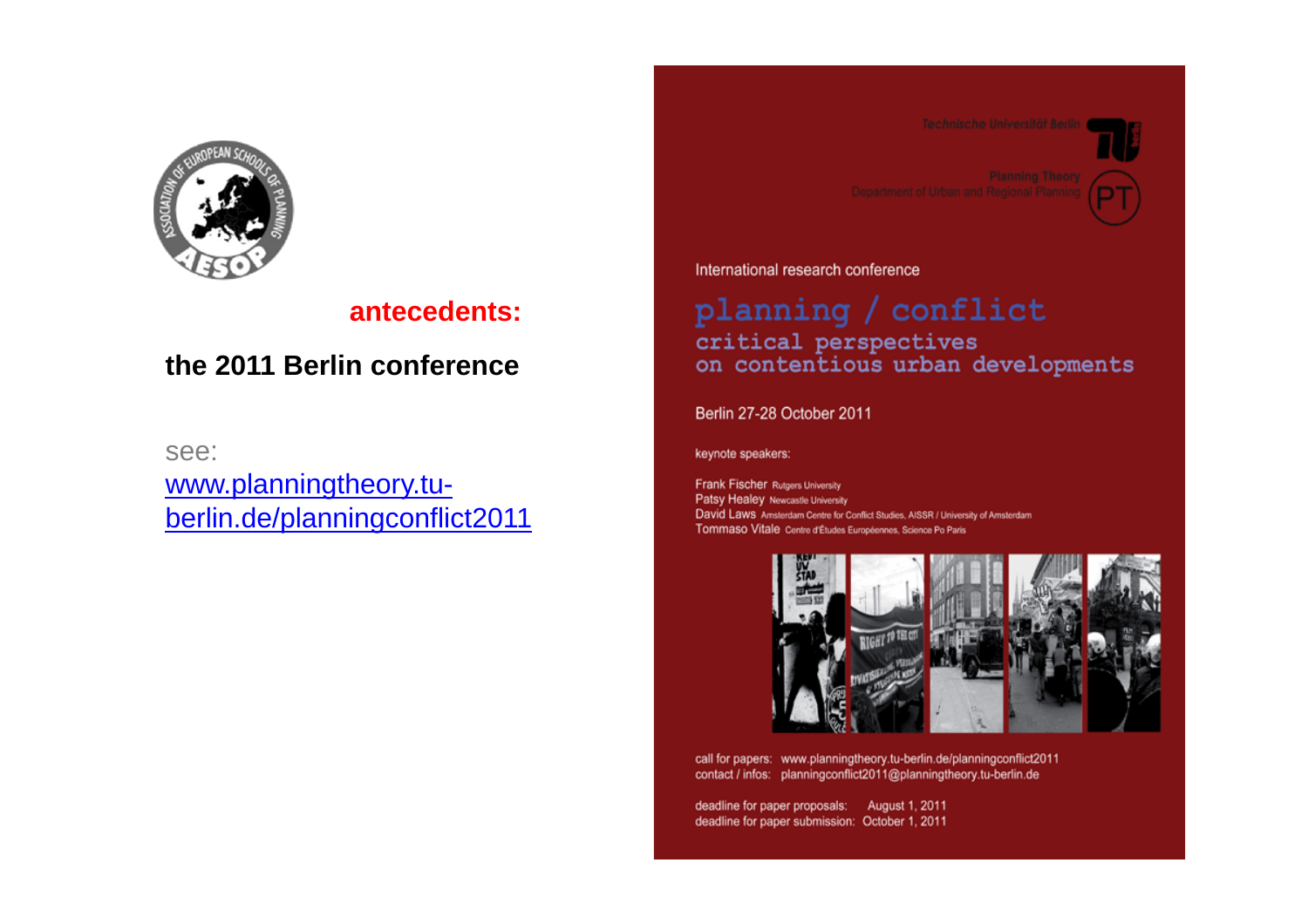

**upcoming initiatives:**

**launch conference of the thematic group:**

**summer / fall 2013 (in preparation)**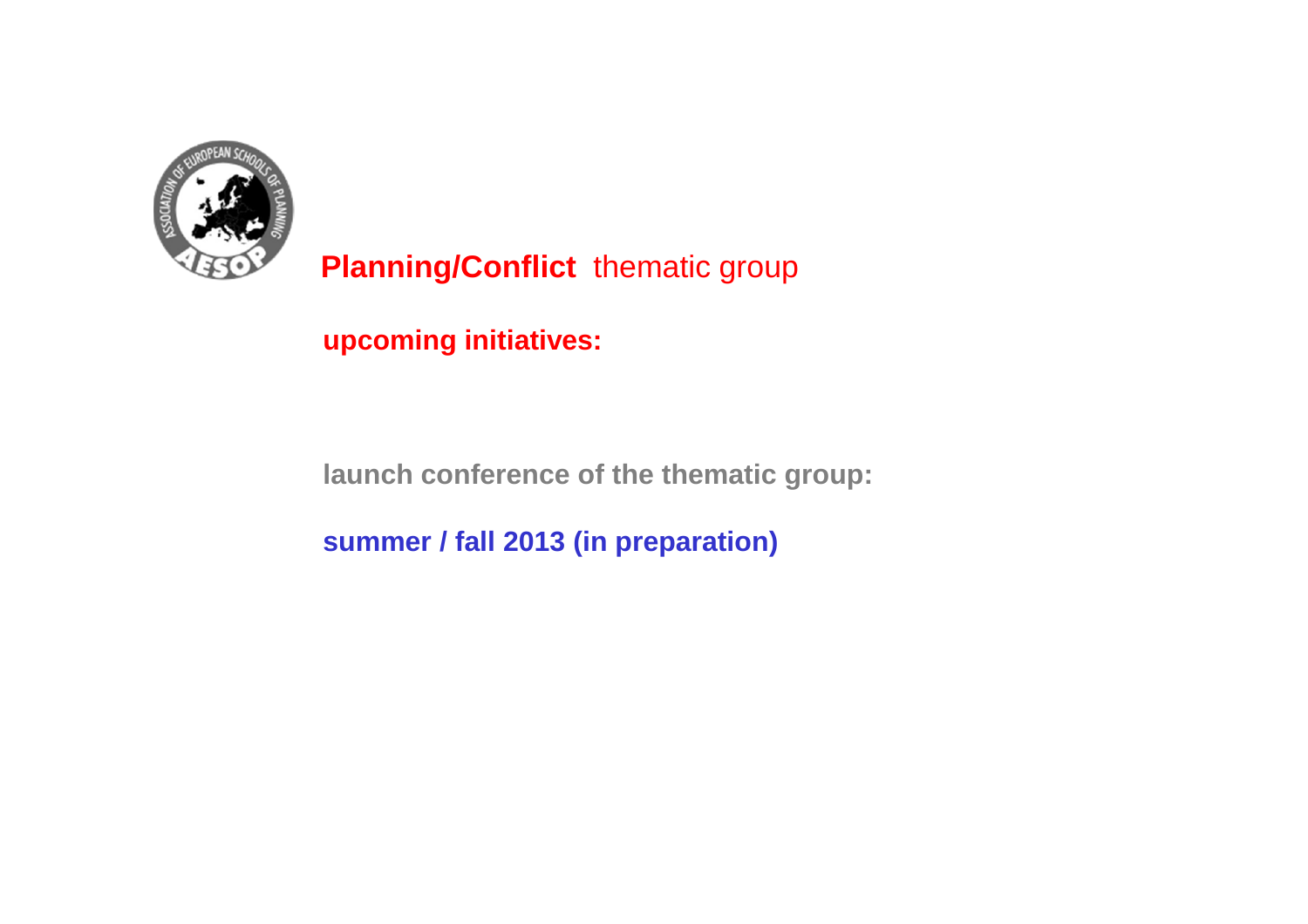

thematic group blog:

**http://www.aesop-planning.eu/blogs/en\_GB/planning-conflict**

email:**e.gualini@isr.tu-berlin.de**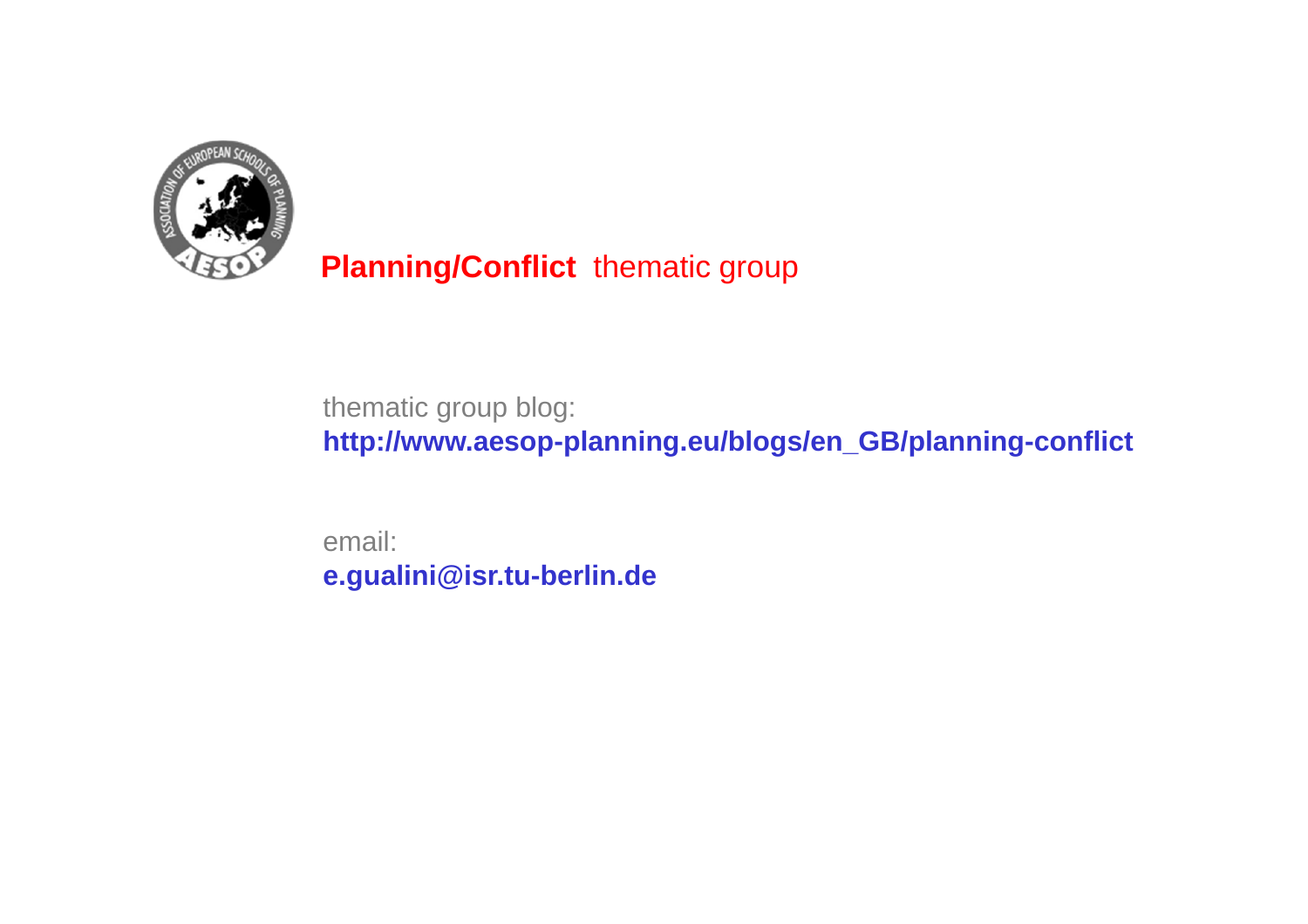

and now: **please express your interestand your ideas about joint activities**

**the floor is open!**